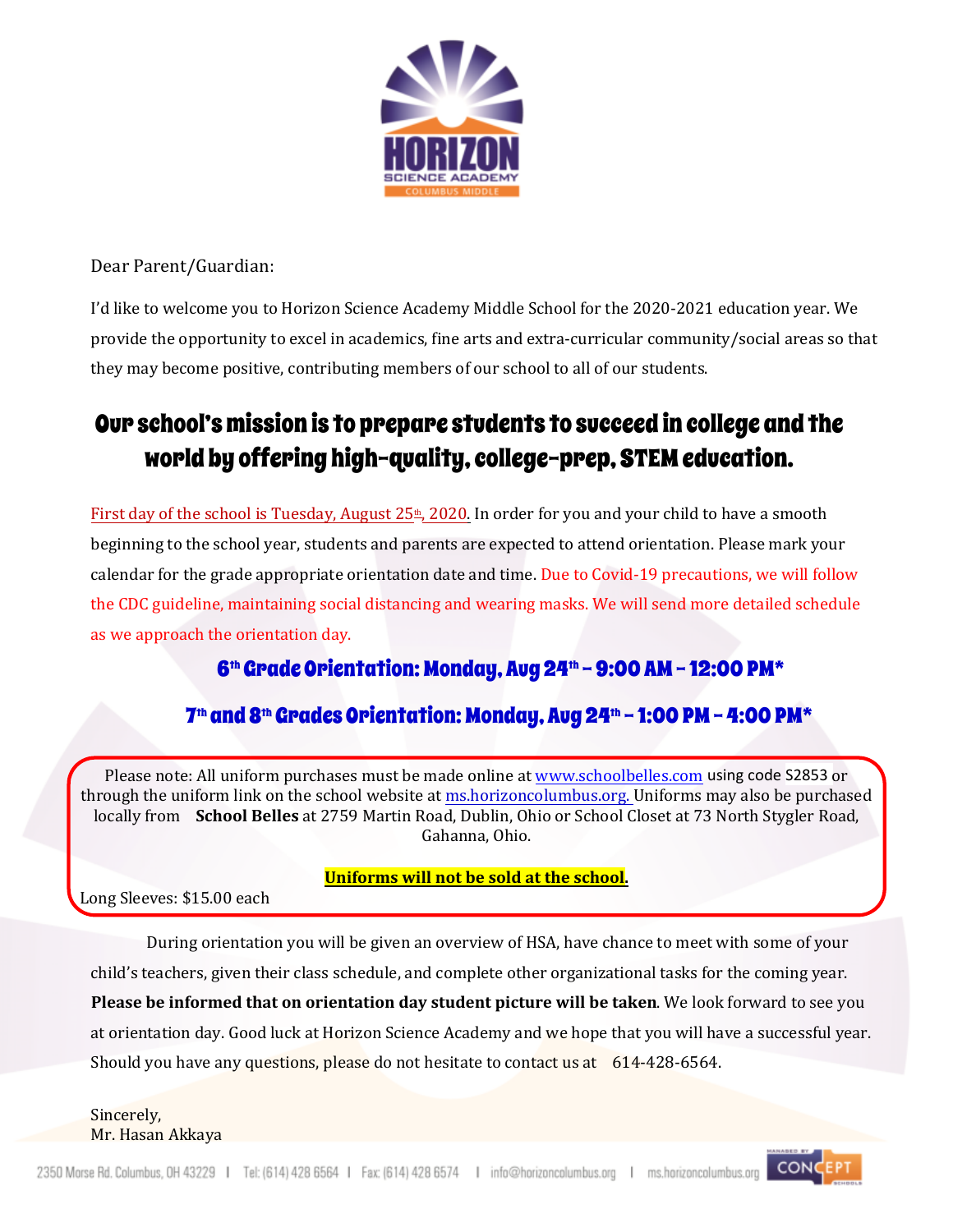Principal



# H.S.A Columbus Middle School Supply List

We Recommend holding the purchase of the Supplies until August  $5<sup>th</sup>$ . We are working on plans how to address the issues related to the Covid -19. It may change the list.

### 6th Grade:

Loose-leaf College Ruled Lined Paper Pencils (pre-sharpened or mechanical) Blue/black pens **Highlighters** 3-inch Three Ring Binder (**No Zippered Binders**) 8-Subject Binder Divider Tabs Colored Markers and/or Colored Pencils 3-Pack of Glue Sticks Graphing Paper Scissors Six (6) Two-Pocket Folders (one for each class) Pencil Pouch Three (3) Notebooks One (1) Composition Notebook (Character Education)

7th Grade:

Loose Leaf Paper Pencils (mechanical and/or no. 2 pencils) Highlighters Coloring Supplies (no sharpies please) Spiral Notebooks (one for each subject area) 2 Pocket Folders (one for each subject area) 3-Pack Of Glue Sticks 3x5 Lined Notebook Cards Graphing Paper (**No Zippered Binders**)

4 Loose Leaf Paper/College Ruled Lined Paper Pencils (Pre-sharpened or Mechanical) Colored Pens (Red, Blue, Green) Highlighters **2** 1½" 3-ring binders Composition Notebook (<sub>English</sub>) Spiral notebooks, 70 pages  $(s<sub>s</sub>)$ Colored Markers or Colored Pencils 3 pack of glue sticks or Elmer's Glue 8 Subject Binder Diver Tabs (<sub>English</sub>) 3x5 Lined Noted Cards  $(s<sub>s</sub>)$ Graphing Paper  $\binom{M}{M}$ Scissors  $\binom{at}{r}$ 2 Pocket Folders (1 per class, at least 6) Music Manuscript Paper Wide Style  $\left(\begin{smallmatrix} 0 & 0 \\ \text{Music} \end{smallmatrix}\right)$ Disinfectant wipes 3 Four Subject Spiral Notebooks (ss) (**No Zippered Binders**)

*TI-30 Calculator (Math) Optional* Lysol Wipes *Optional* Hand Sanitizer *Optional* Plastic Baggies (Gallon, Quart or Sandwich size) *Optional* Metric Ruler (Science) *Optional* Dry Erase Markers (Black, Red, and Blue) *Optional* Lotion-Free Tissues *Optional*

*TI-30 Calculator (Math) Optional* Metric ruler *Optional* Scissors *Optional* Lysol wipes *Optional* Hand sanitizer *Optional* Dry Erase Markers (Black, Red, and Blue) *Optional* Lotion-Free Tissues *Optional*

*TI-30 Calculator (Math) Optional* Lysol Wipes *Optional* Hand Sanitizer *Optional* Plastic Baggies *Optional* Metric Ruler (Science) *Optional* Dry Erase Markers (Black, Red, and Blue) *Optional* Lotion-Free Tissues *Optional*



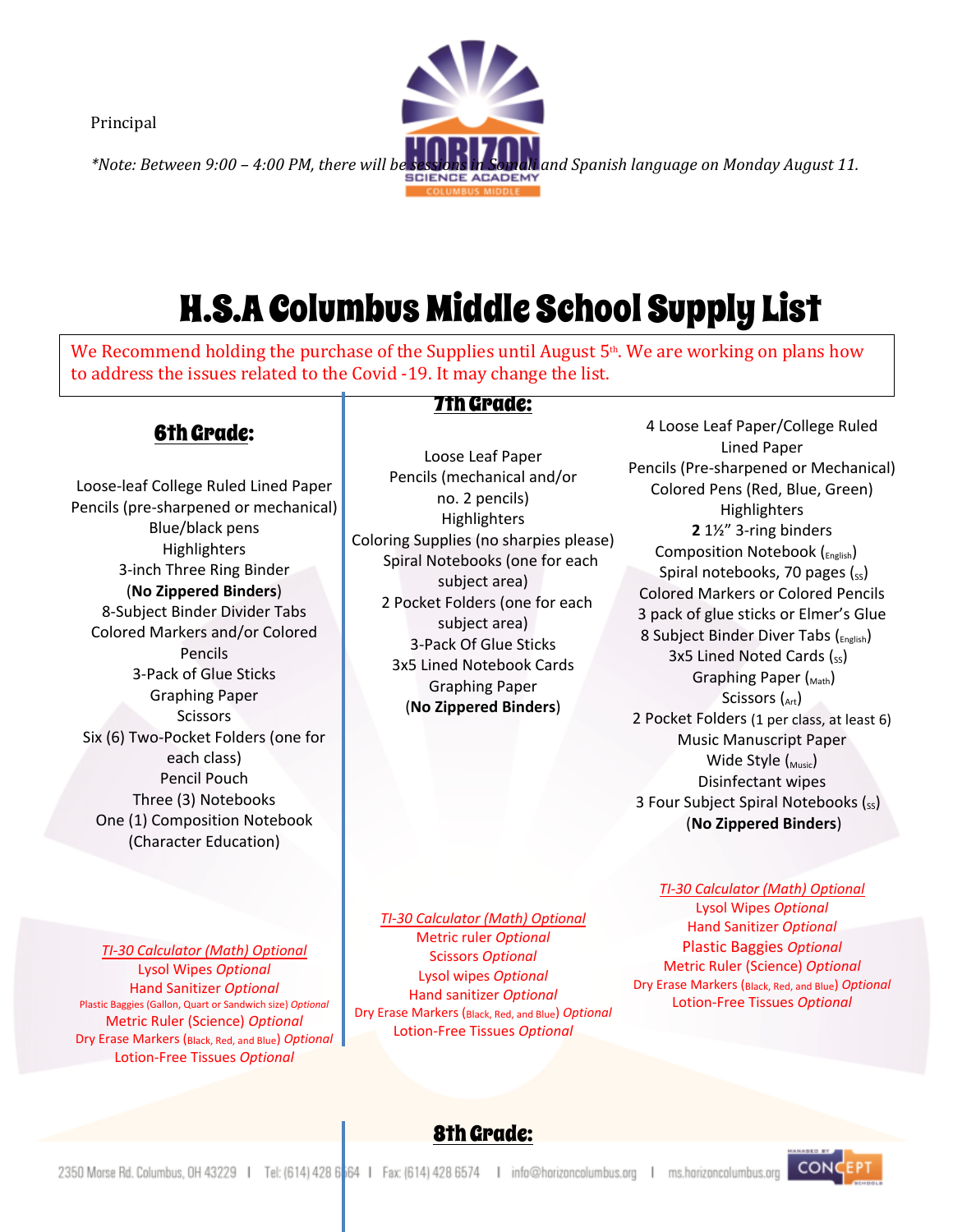

# 2020-2021 BELL SCHEDULES

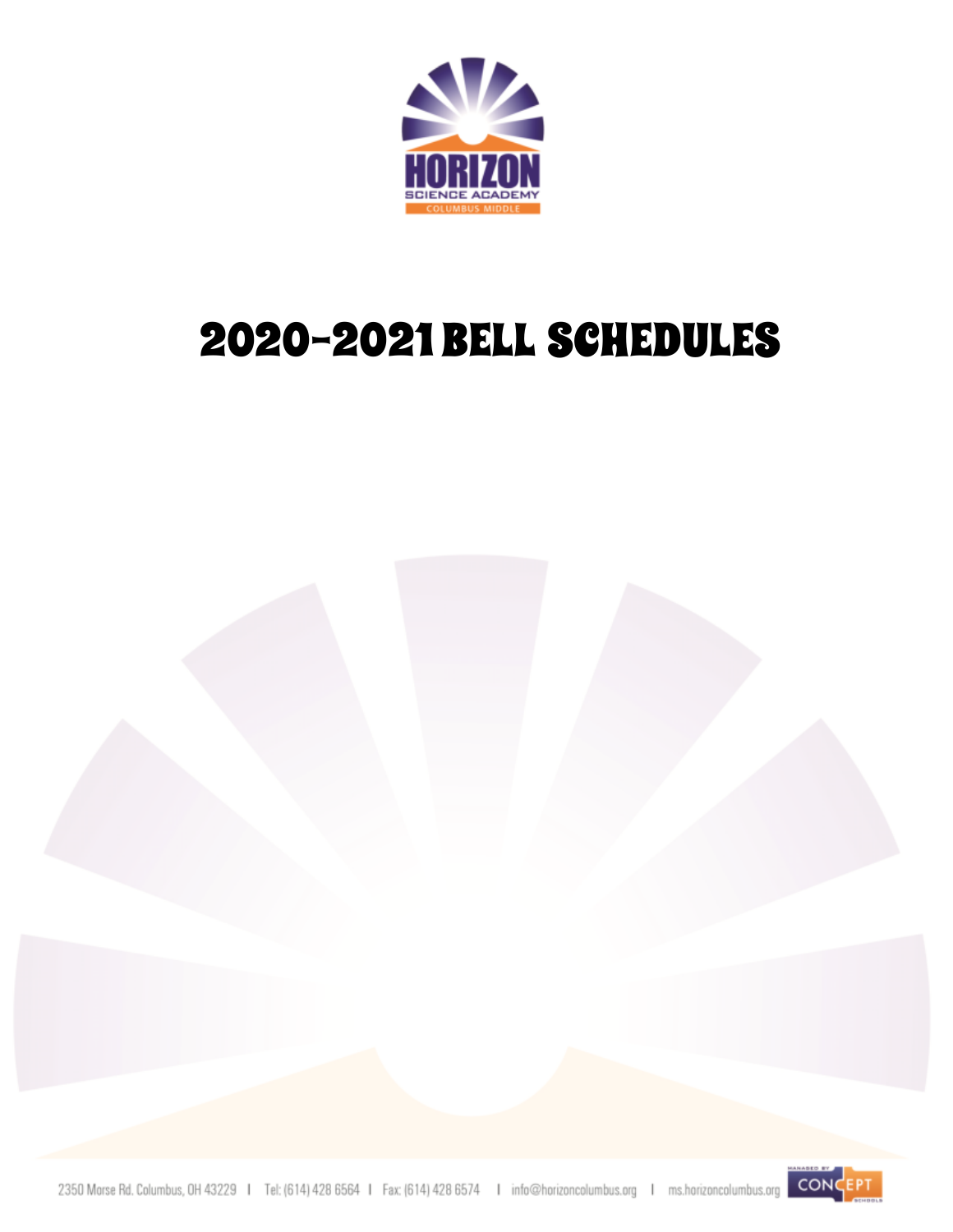

| Daily Bell Schedule                                      |                |  |  |  |  |  |  |  |  |  |
|----------------------------------------------------------|----------------|--|--|--|--|--|--|--|--|--|
| Breakfast/HR                                             | 7:30 -7:45 AM  |  |  |  |  |  |  |  |  |  |
| 7:45-7:48 Locker Time                                    |                |  |  |  |  |  |  |  |  |  |
| Students are considered tardy to<br>school after 7:48 AM |                |  |  |  |  |  |  |  |  |  |
| 1st Period                                               | 7:48-8:30      |  |  |  |  |  |  |  |  |  |
| 2nd Period                                               | 8:33-9:15      |  |  |  |  |  |  |  |  |  |
| 3rd Period                                               | $9:18 - 10:00$ |  |  |  |  |  |  |  |  |  |
| 4th Period                                               | 10:03-10:45    |  |  |  |  |  |  |  |  |  |
| <b>5th Period</b>                                        | 10:48-11:30    |  |  |  |  |  |  |  |  |  |
| <b>6th Period</b>                                        | 11:33-12:15    |  |  |  |  |  |  |  |  |  |
| <b>7th Period</b>                                        | 12:18-1:00     |  |  |  |  |  |  |  |  |  |
| 8th Period                                               | $1:03 - 1:45$  |  |  |  |  |  |  |  |  |  |
| 9th Period                                               | $1:48-2:30$    |  |  |  |  |  |  |  |  |  |
| $2:30 - 2:35$<br>Announcements/Dismissal                 |                |  |  |  |  |  |  |  |  |  |
| 2:45-3:30 pm Tutoring/After<br>School/Clubs/Intramurals  |                |  |  |  |  |  |  |  |  |  |

| <b>Early Release Days Bell Schedule</b>                      |               |  |  |  |  |  |  |  |  |  |
|--------------------------------------------------------------|---------------|--|--|--|--|--|--|--|--|--|
| Breakfast/HR                                                 | 7:30 -7:45 AM |  |  |  |  |  |  |  |  |  |
| 7:45-7:48 Locker Time                                        |               |  |  |  |  |  |  |  |  |  |
| Students are considered tardy to<br>school after 7:48 AM     |               |  |  |  |  |  |  |  |  |  |
| 1st Period                                                   | 7:45-8:20     |  |  |  |  |  |  |  |  |  |
| 2nd Period                                                   | 8:23-8:55     |  |  |  |  |  |  |  |  |  |
| 3rd Period                                                   | $8:58-9:30$   |  |  |  |  |  |  |  |  |  |
| 4th Period                                                   | 9:33-10:05    |  |  |  |  |  |  |  |  |  |
| <b>5th Period</b>                                            | 10:08-10:40   |  |  |  |  |  |  |  |  |  |
| 6th Period                                                   | 10:43-11:15   |  |  |  |  |  |  |  |  |  |
| <b>7th Period</b>                                            | 11:18-11:50   |  |  |  |  |  |  |  |  |  |
| 8th Period                                                   | 11:53-12:25   |  |  |  |  |  |  |  |  |  |
| 9th Period                                                   | 12:28-1:00    |  |  |  |  |  |  |  |  |  |
| Please check the academic calendar<br>for early release days |               |  |  |  |  |  |  |  |  |  |